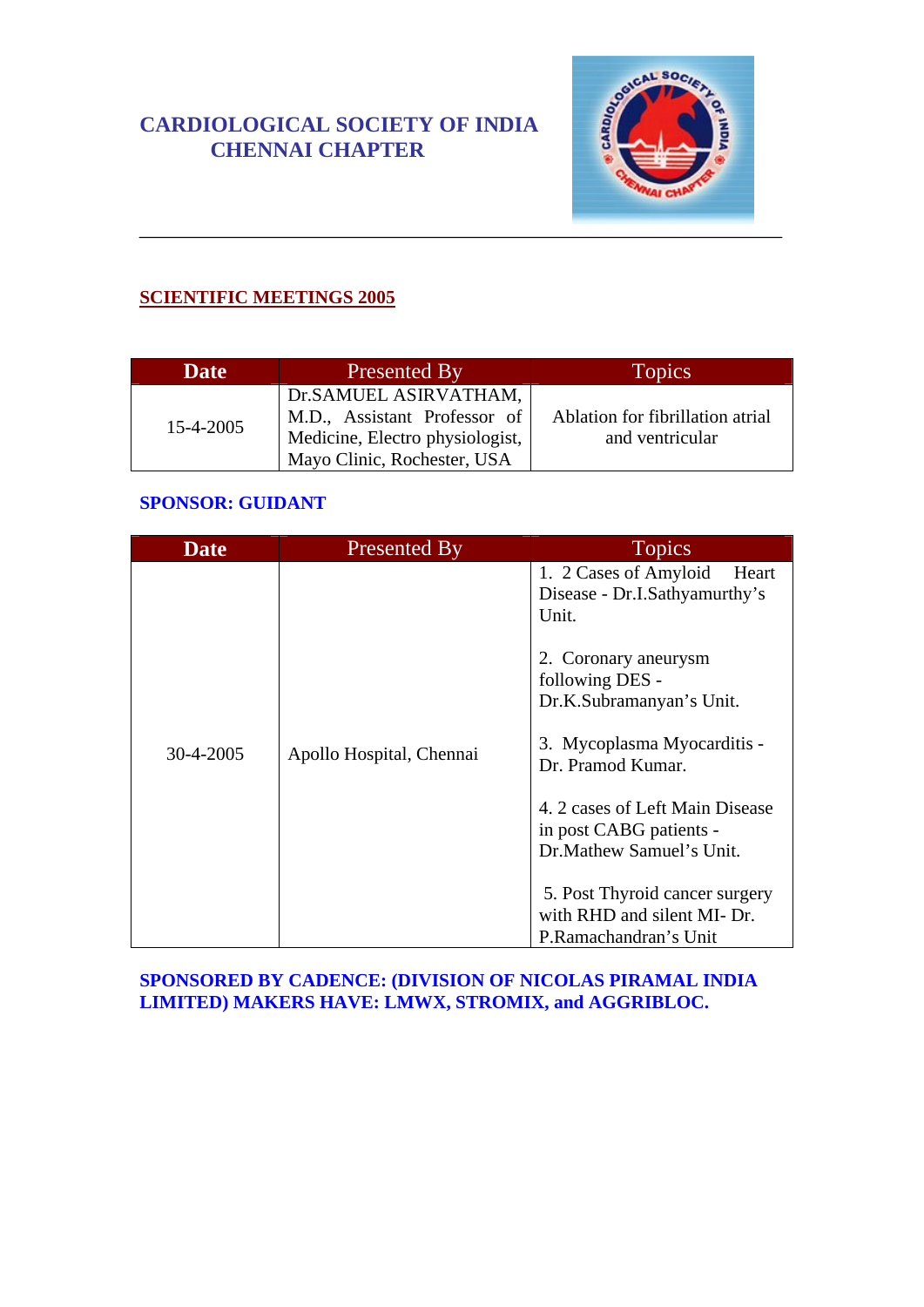| <b>Date</b> | <b>Presented By</b>           | <b>Topics</b>                                                                                                                                                                                                                                                                                                                                                                                                                   |
|-------------|-------------------------------|---------------------------------------------------------------------------------------------------------------------------------------------------------------------------------------------------------------------------------------------------------------------------------------------------------------------------------------------------------------------------------------------------------------------------------|
| 25-6-2005   | <b>Madras Medical Mission</b> | 1. Scimitar Syndrome -<br>Dr.Bhagyavathy<br>2. A Dual Tachycardia-<br>Dr.Ulhas.M.Pandurangi.<br>3. Percutaneous Carotid<br>Intervention in Critical Left<br>Main Disease-Dr. Sudhir pillai.<br>4. Valve Repair in active<br><b>Rheumatic Heart Disease-</b><br>Dr.Prashant shah<br>5. Surgical challenges in the<br>management at pott's shunt for<br>TOP-Dr.Rajan Modi.<br>6. Ischemic mitral<br>Regurgitation-Dr. Rajan Modi. |

# **SPONSOR: DR.REDDY'S(Makers of Atocor, Plagril, Cardiopril.)**

| <b>Date</b> | Presented By                                                                | <b>Topics</b>                                                                                                                                                                                                                                                                                                                                                                                                       |
|-------------|-----------------------------------------------------------------------------|---------------------------------------------------------------------------------------------------------------------------------------------------------------------------------------------------------------------------------------------------------------------------------------------------------------------------------------------------------------------------------------------------------------------|
| 30-7-2005   | Ramachandra<br>Sri<br>Medical<br>College and Research Institute,<br>Chennai | 1. Long-term follow up of<br>Myocarditis / Dilated<br>Cardiomyopathy in infancy- Dr.<br>M.S.Ranjit.<br>2. complex Transradial<br>Angioplasty - Dr.G.Sengottuvel.<br>3. complex pacing-<br>Dr.T.R.Muralidharan.<br>4. Lessons from Electron<br>Microscopy of coronary<br><b>Endarterectomy Specimens-</b><br>Dr.K.R.Balakrishnan.<br>5. Valve-Sparing Root<br>Replacement in Mar fan<br>Syndrome-Dr.K.R.Balakishnan. |

**SPONSOR: CIPLA (VITALIS) Makers of: ATORLIP-EZ, METOLAR-XR, DYTOR, and CLOPVAS-AP.**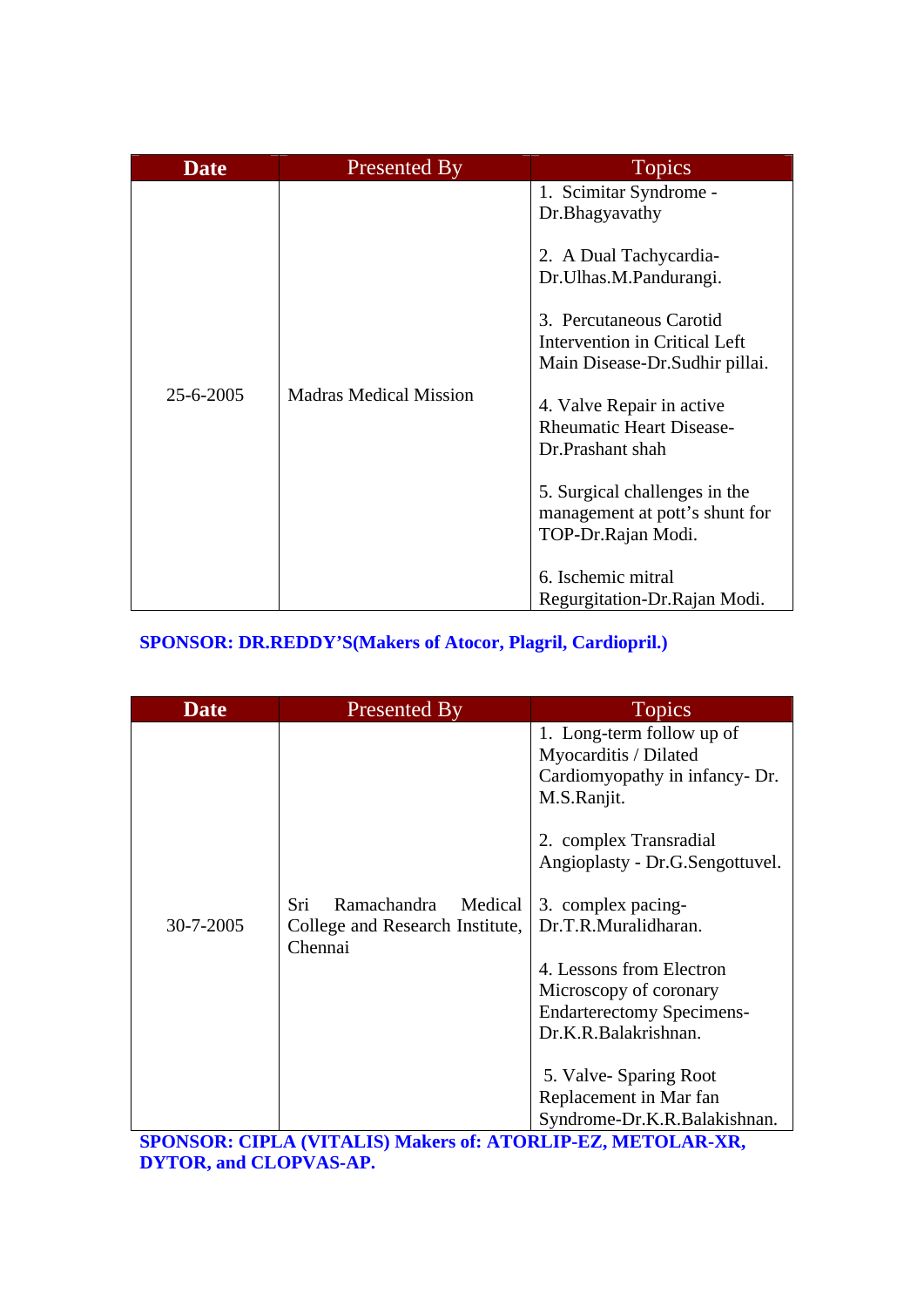| <b>Date</b> | <b>Presented By</b>                     | <b>Topics</b>                                                                                                                                                                                                                                                                                                                                                                                                                                                             |
|-------------|-----------------------------------------|---------------------------------------------------------------------------------------------------------------------------------------------------------------------------------------------------------------------------------------------------------------------------------------------------------------------------------------------------------------------------------------------------------------------------------------------------------------------------|
| 27-8-2005   | Harvey Health Care Limited,<br>Chennai. | 1. Acute Aortic tear -<br>Difficulties in diagnosis $\&$<br>management.<br>2. Relevance of positive TMT<br>in angina?.<br>3. ACS affecting PCI- A case<br>for discussion.<br>4. Defects & Effects -<br>Management difficulties &<br>outcome in GUCH.<br>5. Rare complications in<br>correction of TOF.<br>6. How much is too much - Non<br>Cardiac Surgery in Cardiac<br>Patients.<br>7. Controversy in alternative<br>therapies for IHD. 8. EECP-<br>Harvey Experiences. |

## **SPONSOR: CIPLA (RESPIRATORY)**

## **Prof. Rathnavelu Subramaniam Endowment Oration.**

| <b>Date</b> | Presented By                                                                                                    | <b>Topics</b>                                                              |
|-------------|-----------------------------------------------------------------------------------------------------------------|----------------------------------------------------------------------------|
| 29-9-2005   | by<br>Dr.R.Alagesan.<br><b>Oration</b><br>of<br>Professor<br>Cardiology<br>Govt.General<br>Hospital<br>Chennai. | "Echocardiography-Evolution to<br>Revolution" Oration by<br>Dr.R.Alagesan. |